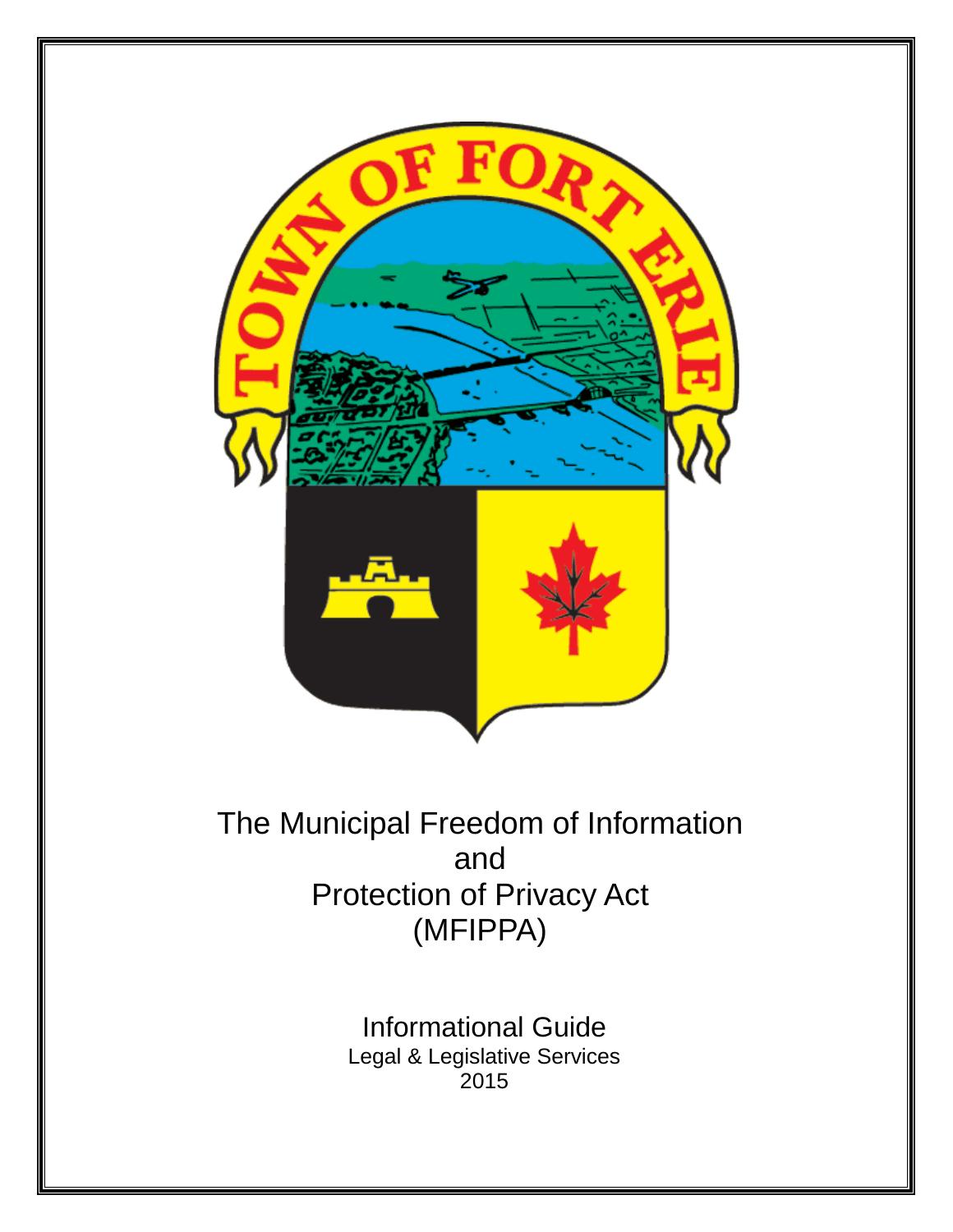## **The Municipal Freedom of Information and Protection of Privacy Act**

Informational Guide

## **Introduction**

The Municipal Freedom of Information and Protection of Privacy Act ("the Act", *MFIPPA*) came into effect on January 1, 1991. The Act provides a right of access to records held by the municipality subject to some limitations and exceptions. The Act also requires that municipalities protect the privacy of an individual's government-held personal information while also providing a right of access to that information. The general right of access is limited, however, by certain exemptions set out in the Act. These exemptions are in place to protect both the needs of the institution and one's right for privacy.

Individuals are encouraged to first request information informally by contacting the appropriate department since a fair amount of information is available through routine disclosure. If staff is unable to provide the information not routinely available, the legislation and its process may then apply. The Act also sets out a right of access to personal information relating specifically to oneself and the ability to correct that information if it is not accurate.

An individual may appeal the decisions of a municipality to the Information and Privacy Commission (IPC) and the appeal process is covered under the Act. The decision of the Commissioner is deemed final and binding.

#### • **What is a Record?**

A record is recorded information in any form. This includes paper, electronic documents, drawings, maps, tapes, photographs, videos, sound recordings, diagrams, graphic work, disks/CDs, microfiche and microfilm.

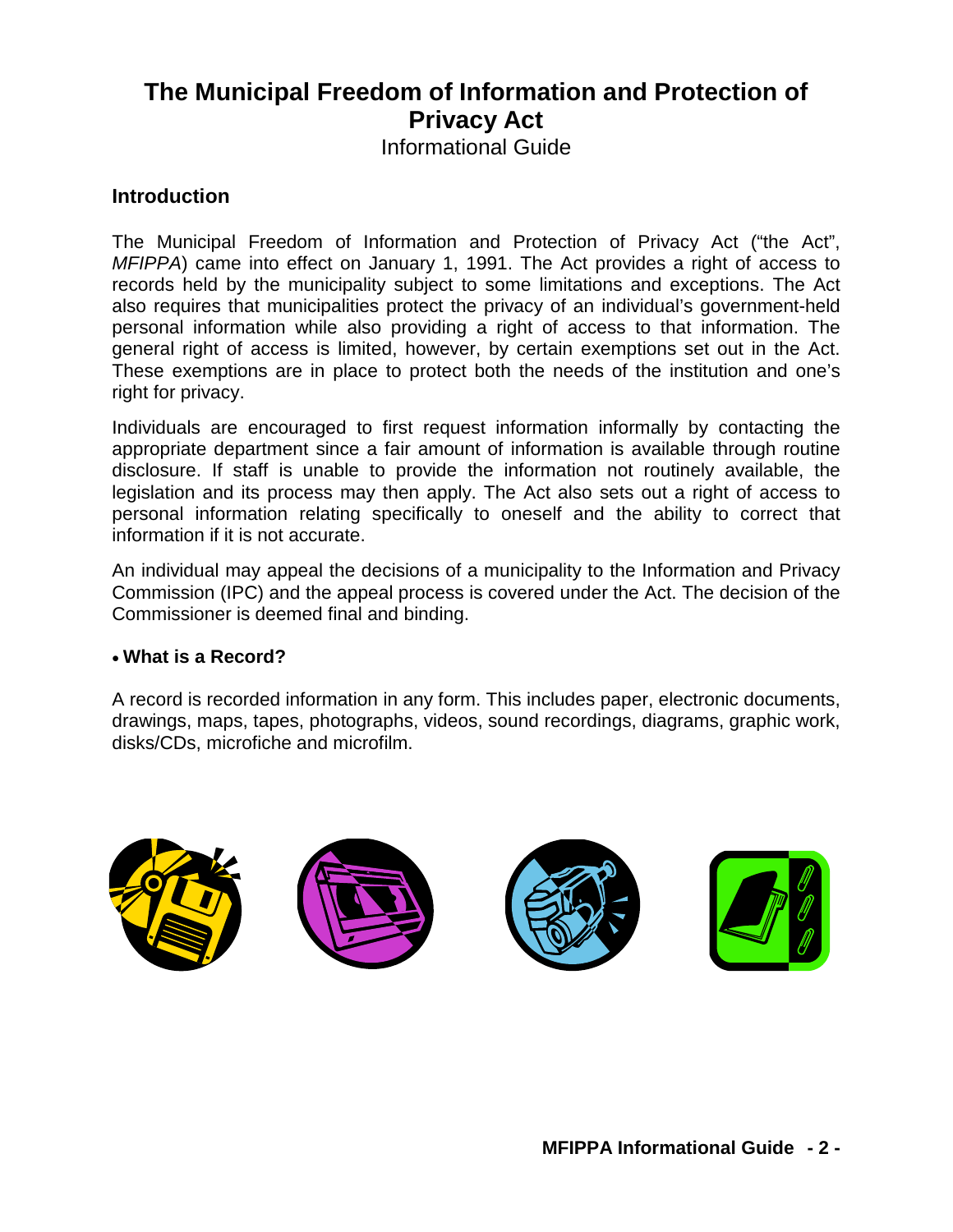## **MFIPPA Procedure**

Under the Act every person has a right of access to a record or part of a record in the custody or control of a municipal institution unless it falls within the exemption rules.

The municipality applies a Council-approved records retention schedule to its records, which establishes varying timeframes for retaining records. Once a record's retention has been met, it is destroyed. When a request is made, keep in mind the municipality may only have those records currently retained per the retention schedule.

#### • **Request for Information - Application Process**

Under MFIPPA, a request for information must be submitted to the Town of Fort Erie in writing or by completing an Access/Correction Request Application form available from Town Hall (or on the website www.town.forterie.ca). If acting on someone else's behalf, the requester must provide an original letter of authorization. Send or deliver the request to the attention of the MFIPPA Coordinator. Payment of the \$5.00 application fee must also accompany the request for information in the form of cash, cheque or interact payment.

The municipality has 30 calendar days to respond to a request. The release of information may be delayed beyond 30 calendar days if another party (third party) must be contacted, a fee estimate is required (which shall be provided to you in advance of the release of any records) or if the municipality requires more time to process a request due to its complexity or volume. Under any of these situations, the municipality will be in contact with the requester prior to the 30 calendar day time limit.

#### • **Fees**



A fee estimate is provided to the requester in cases where processing a request will cost over \$25.00. If the estimate is over \$100.00, the requester is required to pay 50% prior to the MFIPPA Coordinator proceeding with the request. In cases where the requester feels he or she is unable to cover the costs associated with the request, proof of financial hardship is required in the form of a bank statement or some other documentation indicating the requester's inability to meet the required payment amount.

The MFIPPA Coordinator may also consider waiving some or all of the fees based on:

- 1) Whether access would be granted to the record, and/or
- 2) The amount to be paid would be equal to or less than \$5.00.

The Act applies various fees apply to the processing and release of records as set out below:

- Application fee - \$5.00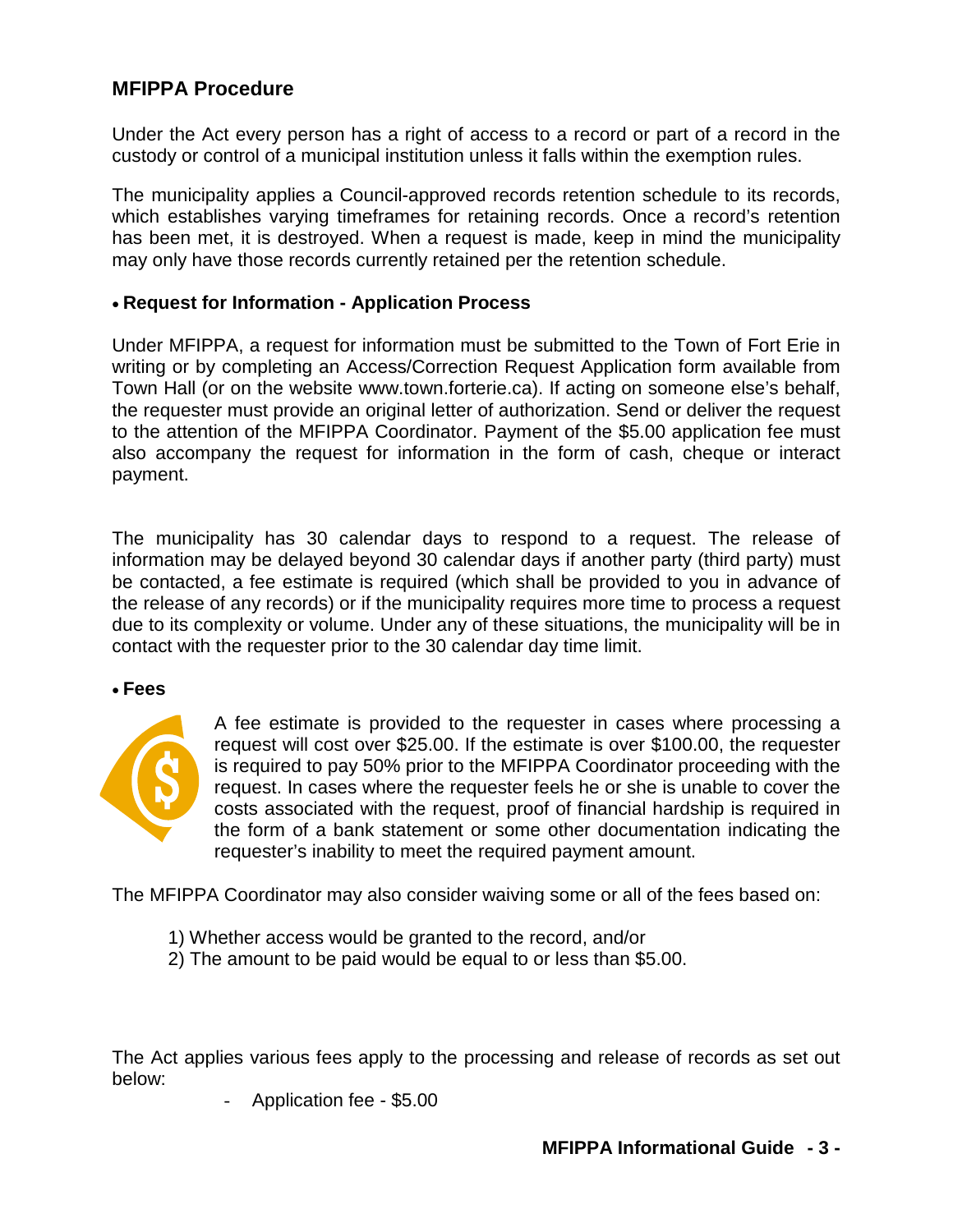- Manual search for records \$7.50 per 15 minutes
- Developing a computer program \$15.00 per 15 minutes
- Disk \$10.00 per disk
- Photocopies \$0.20 per page
- External costs (shipping, etc. if applicable) as invoiced
- Preparing a record for disclosure \$7.50 per 15 minutes

#### • **Exemptions**

When access to a record or part of a record is refused, the requester must be provided with the reason and the applicable section of the Act. The Act lists two types of exemptions:

- 1) Mandatory Exemptions Unless there is a compelling interest to do so, the MFIPPA Coordinator is **required to refuse** access to a record if:
	- Information relates to relations with or between government (in confidence), and/or
	- Third party information was supplied (in confidence), and/or
	- Record contains "personal information". (Note: above is a sample of mandatory exemption examples)

"Personal information" - Recorded information about an individual which may include their name, address, sex, age, religion, telephone number, education, employment history, medical/psychiatric/criminal history, social assistance benefits, or financial information.

2) Discretionary Exemptions – The MFIPPA Coordinator may exercise judgment to sever some or all of a record if it contains one or more discretionary exemption. The MFIPPA Coordinator has the discretion to disclose a record despite grounds that may exist for one or more of the following exemptions:

- Draft by-laws, closed-meeting records
- Recommendations or advice
- Economic interests of a party
- Law enforcement matters
- Solicitor-client privilege
- Published information (or soon-to-be published)
- Danger to safety
- Limitations on access to own personal information (Note: above is a sample of discretionary exemption examples)

When the municipality receives an access request for a record, the MFIPPA Coordinator may disclose the record subject to severing the information protected by the exemptions, where applicable. It should be noted, however, that a record may be disclosed in full if it is determined to be in the public's best interest to do so, i.e. if not releasing the record would cause serious health or environmental hazards.